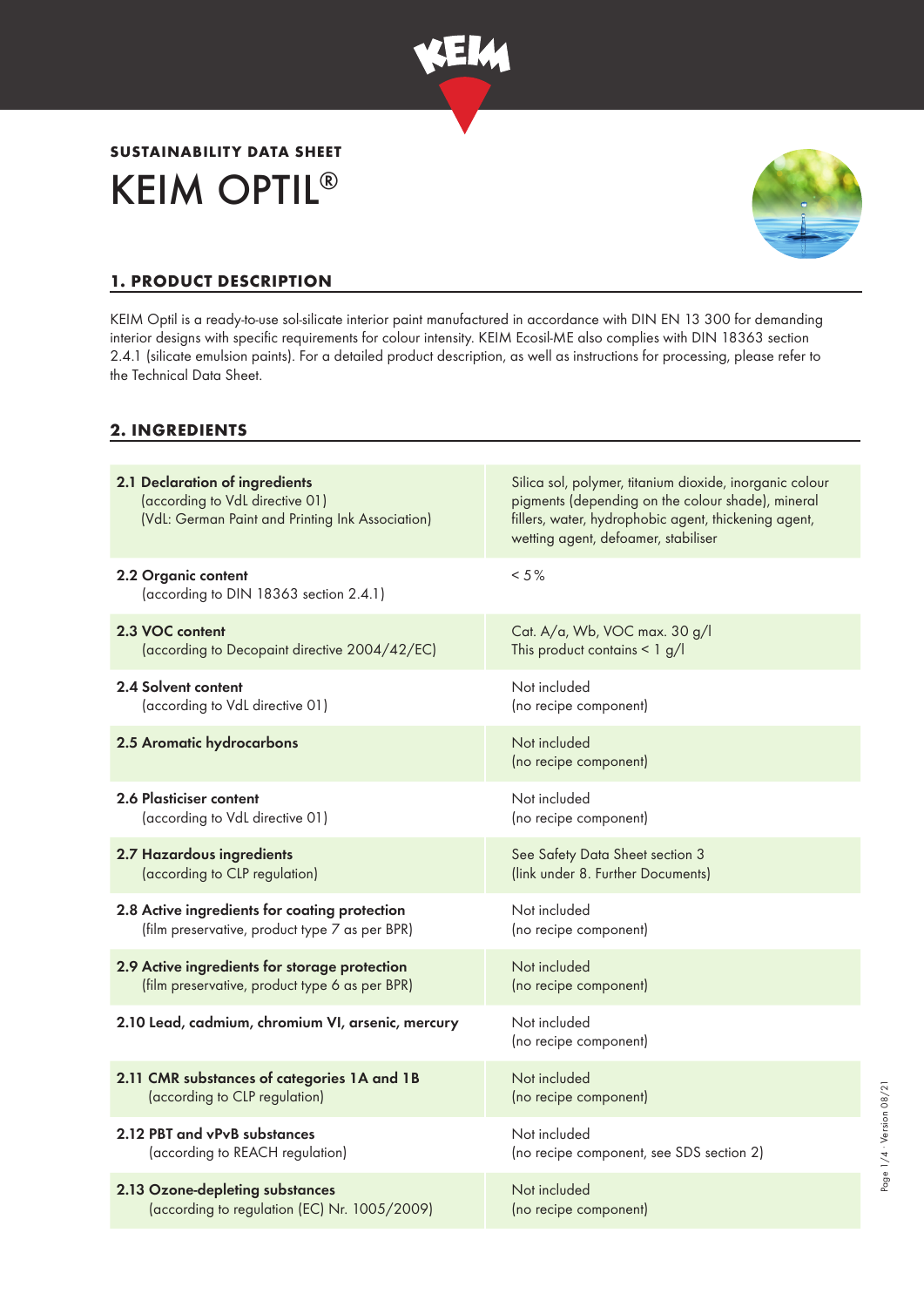| 2.14 Formaldehyde/formaldehyde depot substances<br>(emission test chamber)                                                                          | Not specified                                                         |
|-----------------------------------------------------------------------------------------------------------------------------------------------------|-----------------------------------------------------------------------|
| 2.15 Compliance with the limitation of emissions<br>of the titanium dioxide industry (according to<br>directive 92/112/EEC or directive 2010/75/EU) | Yes                                                                   |
| 2.16 Halogenated organic compounds                                                                                                                  | See Safety Data Sheet section 12<br>(link under 8. Further Documents) |

# **3. TEST REPORTS / EXPERT REPORTS / CERTIFICATIONS / LOGOS**

| 3.1 Test reports                                                                                                     | On request                                                                                                                                                                                                                           |
|----------------------------------------------------------------------------------------------------------------------|--------------------------------------------------------------------------------------------------------------------------------------------------------------------------------------------------------------------------------------|
| 3.2 Export reports                                                                                                   | Environmental Product Declaration (EPD)<br>(link under 8. Further Documents)                                                                                                                                                         |
| 3.3 Product code / GISCODE                                                                                           | BSW <sub>10</sub>                                                                                                                                                                                                                    |
| 3.4 Certifications / Logos<br>ÉMISSIONS DANS L'AIR INTÉRIEUR*<br>100%<br>natureplus<br>Okostrom<br>No. 0602-1009-035 | A2-s1, d0<br>(EN 13501-1)<br><b>DGNB</b><br>nichtbrennbar<br><b>NAVIGATOR</b><br>non-combustible<br>Registrierungs-Code<br><b>SENTINEL HAUS</b><br>$\sum_{i=1}^{N} a_i$ (herwistly)<br>GAAWWH<br><b>HFM</b><br>www.donb-navioator.de |

#### **4. INFORMATION FOR BUILDING CERTIFICATION AS PER DGNB\***

| 4.1 Product group<br>(ENV 1.2)                                             | Coatings on mainly mineral substrates in interior spaces<br>as well as on wallpapers, non-woven, gypsum plaster-<br>boards, etc.                           |
|----------------------------------------------------------------------------|------------------------------------------------------------------------------------------------------------------------------------------------------------|
| 4.2 VOC content<br>(according to directive 2004/42/EC)                     | $< 1$ g/l                                                                                                                                                  |
| 4.3 Dilutability with water<br>(according to directive 2004/42/EC)         | Yes                                                                                                                                                        |
| 4.4 Product-specific life cycle assessment values<br>(ENV 1.1 and ENV 2.1) | According to EPD                                                                                                                                           |
| <b>4.5 Quality level</b><br>(ENV 1.2)                                      | Coatings on mainly mineral substrates in interior spaces:<br>Complies with quality level 4 -solvent- and plasticiser-free<br>according to VdL directive 01 |
| 4.6 Product-specific life cycle<br>(ECO 1.1)                               | 10 Years (according to BNB: National rating system<br>for sustainable building)                                                                            |
| 4.7 Safety and risks of failure<br>(SOC 1.7)                               | No negative impact, since no halogens contained                                                                                                            |
| <b>4.8 Cleaning instruction</b><br>(PRO 1.5, PRO 2.2)                      | See Technical Data Sheet<br>(link under 8. Further Documents)                                                                                              |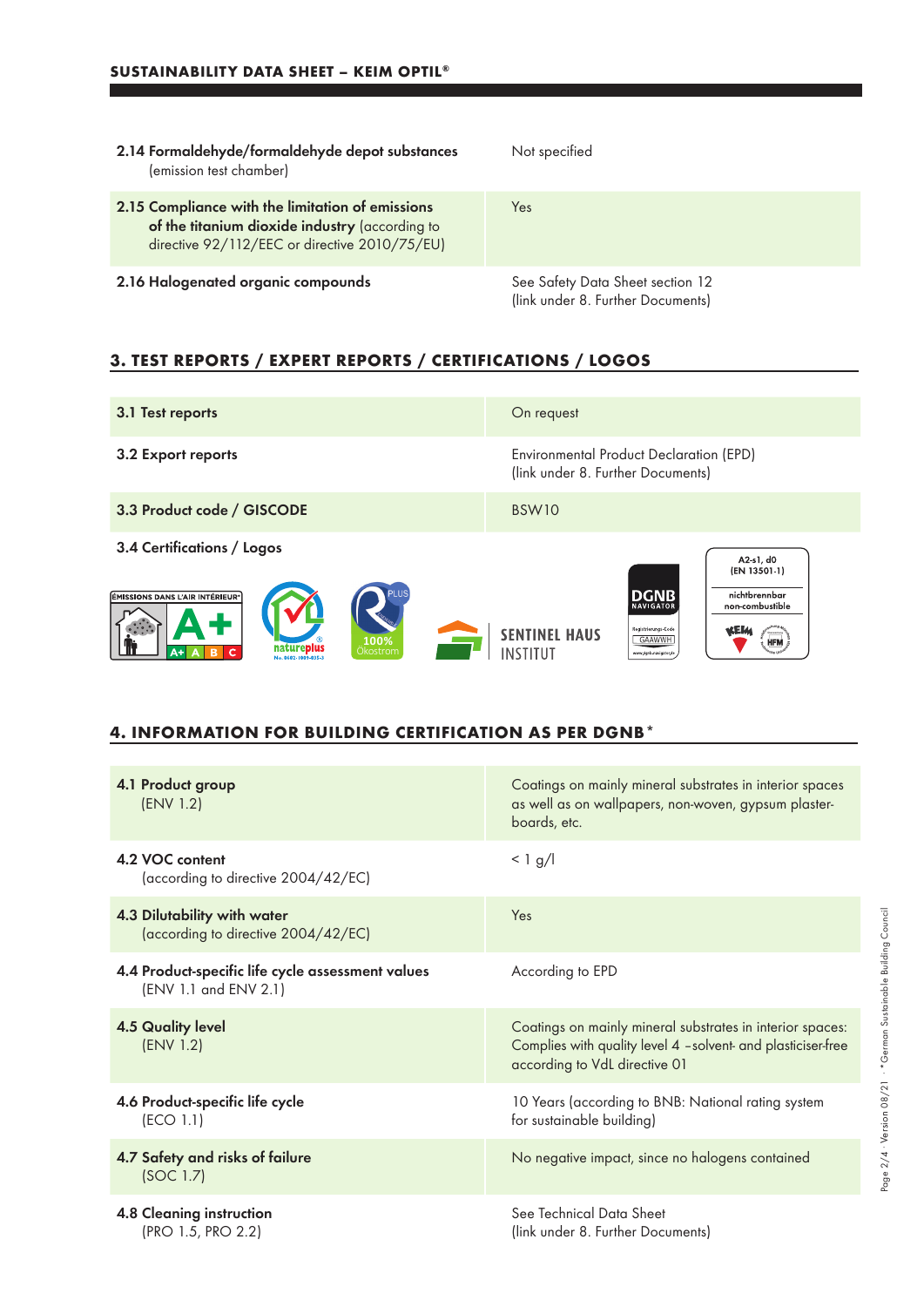## **5. INFORMATION ON SUITABILITY ACCORDING TO LEED 2009**

| 5.1 Product group<br>EG4.2)                                                                          | <b>Flat Topcoat</b>                                                                                                                                                                                                                                                                                                                                                                                                                                                          |
|------------------------------------------------------------------------------------------------------|------------------------------------------------------------------------------------------------------------------------------------------------------------------------------------------------------------------------------------------------------------------------------------------------------------------------------------------------------------------------------------------------------------------------------------------------------------------------------|
| 5.2 VOC<br>(as per SCAQMD Rule 1113, Architectural Coatings,<br>rules in effect on February 5, 2016) | $<$ 1 g/l (limit value $<$ 50 g/l)                                                                                                                                                                                                                                                                                                                                                                                                                                           |
| 5.3 VOC limit fulfilled                                                                              | Yes                                                                                                                                                                                                                                                                                                                                                                                                                                                                          |
| 5.4 Recycling rate<br>(from post-consumer sources) (MR4)                                             | KEIM Optil can achieve the service life of the building<br>components. KEIM Optil does not have a real after-use<br>phase. The final disposal is carried out in conjunction<br>with the building components via building rubble.<br>If it ispure building rubble, recycling takes place in<br>accordance with national regulations. Normally, building<br>rubble is crushed and returned to the economic cycle as<br>a substitute for fillers (road construction, concrete). |
| 5.5 Recycling rate<br>(from production-relevant sources) (MR4)                                       | 0%                                                                                                                                                                                                                                                                                                                                                                                                                                                                           |
| 5.6 Fast renewable raw materials<br>(MR 6)                                                           | 0%                                                                                                                                                                                                                                                                                                                                                                                                                                                                           |
| <b>5.7 Regional materials</b><br>(MR <sub>5</sub> )                                                  | Not specified                                                                                                                                                                                                                                                                                                                                                                                                                                                                |
| 5.8 Production site<br>(MR 5)                                                                        | Keimfarben GmbH, Keimstraße 16, 86420 Diedorf                                                                                                                                                                                                                                                                                                                                                                                                                                |

## **6. MANAGEMENT SYSTEMS AND CORPORATE CERTIFICATIONS**

6.1 Quality and environmental management The manufacturing /marketing company is certified according to:

– DIN EN ISO 9001

- DIN EN ISO 14001
- Energy audit according to DIN EN 16247-1

#### **7. SAFETY INSTRUCTIONS**

7.1 See Safety Data Sheet (link under 8. Further Documents)